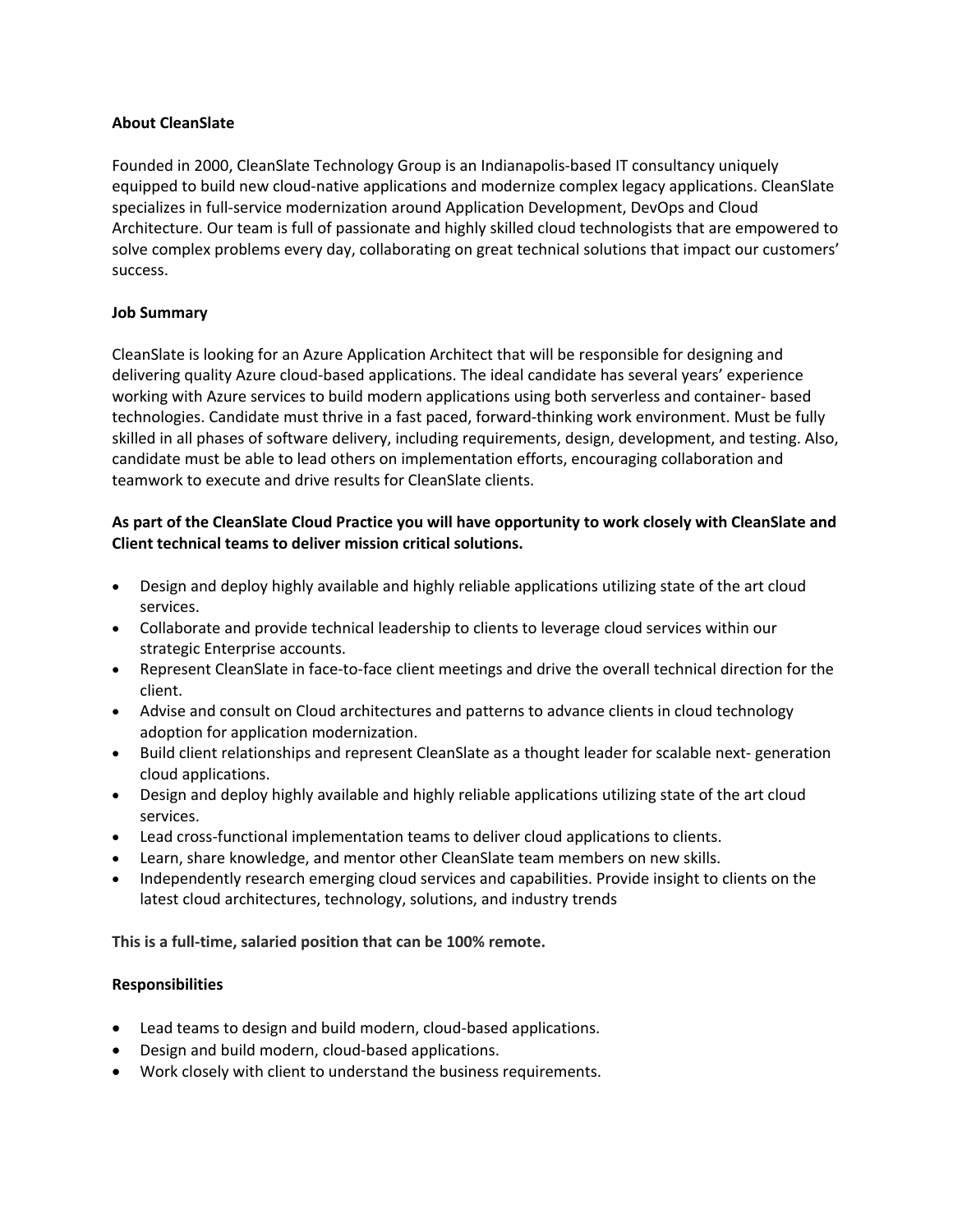- Participate in the analysis and design of the technical solutions in compliance with architectural blueprints and technology strategy
- Build proof of concept or application frameworks used by others to deliver application solutions.
- Lead team to deliver cloud-based solutions. Foster team success through proactive problem resolution that ensures the viability of the proposed solution.
- Institute agile delivery processes and influence adoption by development team.
- Ensure software delivery conforms to established KPIs and metrics.
- Build complex application architectures and design. Document design patterns and collaborate with others to establish alignment and overall buy in of approach.
- Drive adherence to agile delivery processes and ensure software delivery conforms to established KPIs and metrics.
- Ensure DevOps methodologies and automation are leveraged as required by project and/or client.
- Advise on infrastructure architecture, ensuring cloud infrastructure meet needs of application.
- Interact with clients during presales or consultancy roles, including interactions with senior level client personnel
- Provide input and estimates to create proposals.
- Guide clients to ensure success in building and migrating applications, software and services following the Azure best practices.
- Help educate enterprise clients on the value proposition of cloud and participate in deep architectural discussions to ensure solutions are designed for successful deployment in the cloud.

## **Educational Requirements and Qualifications**

- 7 years experience in a software development role
- 5 years experience in the overall design and implementation of application solutions
- 3 years experience designing and documenting cloud architectures
- 3 years experience in the implementation of Azure cloud applications using serverless technologies, microservices architectures, and event driven processing
- Experience in facilitating design and working sessions with clients and technical teams
- Hands on experience with client-side development (Angular, React, TypeScript, etc.)
- Hands on experience with server-side development (.NET, Java, Python, PHP etc.)
- Hands on experience with Azure cloud services (Functions, API Management, SQL Database, Cosmos etc.)
- Hands on experience with containerization (Docker, Container Instances/Registry, AKS)
- Strong written communication skills interacting with a variety of audiences (architects and developers)
- Bachelor's Degree or equivalent experience

#### **Preferred Qualifications**

- Completed Azure certifications or willing to get them
- Experience with key Azure services: App Services, Blob Storage, DNS, Traffic Manager, Monitor, etc.
- Experience with cloud methodologies, frameworks, automation, and industry leading trends